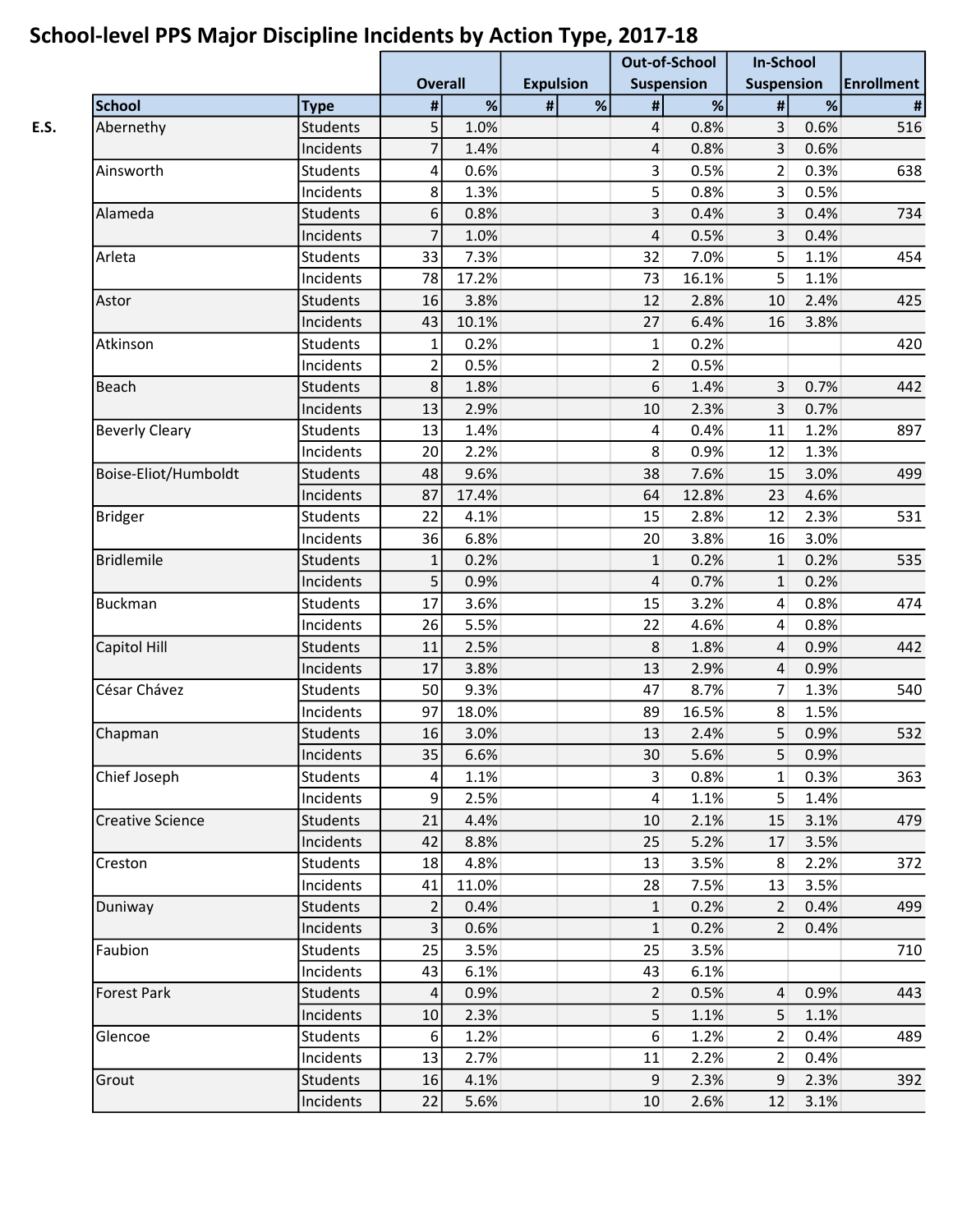|                      |                 |                         |       | . .              |   | <b>Out-of-School</b> |       | <b>In-School</b>  |          |                   |
|----------------------|-----------------|-------------------------|-------|------------------|---|----------------------|-------|-------------------|----------|-------------------|
|                      |                 | <b>Overall</b>          |       | <b>Expulsion</b> |   | <b>Suspension</b>    |       | <b>Suspension</b> |          | <b>Enrollment</b> |
| <b>School</b>        | <b>Type</b>     | $\pmb{\sharp}$          | $\%$  | $\pmb{\#}$       | % | $\pmb{\#}$           | %     | $\pmb{\#}$        | $\%$     | $\#$              |
| <b>Harrison Park</b> | <b>Students</b> | 44                      | 6.9%  |                  |   | 42                   | 6.6%  | $\overline{3}$    | 0.5%     | 638               |
|                      | Incidents       | 54                      | 8.5%  |                  |   | 51                   | 8.0%  | $\overline{3}$    | 0.5%     |                   |
| Hayhurst             | <b>Students</b> | 17                      | 2.9%  |                  |   | 14                   | 2.4%  | $\overline{3}$    | 0.5%     | 592               |
|                      | Incidents       | 26                      | 4.4%  |                  |   | 23                   | 3.9%  | 3                 | 0.5%     |                   |
| Irvington            | <b>Students</b> | 15                      | 3.3%  |                  |   | 13                   | 2.8%  | $\overline{3}$    | 0.7%     | 459               |
|                      | Incidents       | 26                      | 5.7%  |                  |   | 19                   | 4.1%  | $\overline{7}$    | 1.5%     |                   |
| James John           | <b>Students</b> | 17                      | 4.6%  |                  |   | 15                   | 4.1%  | $\overline{4}$    | 1.1%     | 368               |
|                      | Incidents       | 37                      | 10.1% |                  |   | 33                   | 9.0%  | $\overline{4}$    | 1.1%     |                   |
| Kelly                | <b>Students</b> | 45                      | 8.5%  |                  |   | 39                   | 7.3%  | 17                | 3.2%     | 532               |
|                      | Incidents       | 91                      | 17.1% |                  |   | 64                   | 12.0% | 27                | 5.1%     |                   |
| Laurelhurst          | <b>Students</b> | 8                       | 1.1%  |                  |   | 5                    | 0.7%  | 3                 | 0.4%     | 698               |
|                      | Incidents       | 10                      | 1.4%  |                  |   | $\overline{7}$       | 1.0%  | $\overline{3}$    | 0.4%     |                   |
| Lee                  | <b>Students</b> | 29                      | 6.8%  |                  |   | 18                   | 4.2%  | 18                | 4.2%     | 425               |
|                      | Incidents       | 41                      | 9.6%  |                  |   | 20                   | 4.7%  | 21                | 4.9%     |                   |
| Lent                 | <b>Students</b> | 63                      | 11.9% |                  |   | 50                   | 9.4%  | 31                | 5.8%     | 530               |
|                      | Incidents       | 149                     | 28.1% |                  |   | 109                  | 20.6% | 40                | 7.5%     |                   |
| Lewis                | <b>Students</b> | 6                       | 1.5%  |                  |   | $\overline{4}$       | 1.0%  | $\overline{3}$    | 0.8%     | 389               |
|                      | Incidents       | 14                      | 3.6%  |                  |   | 10                   | 2.6%  | $\overline{4}$    | 1.0%     |                   |
| Llewellyn            | Students        | 8                       | 1.6%  |                  |   | 7                    | 1.4%  | $\mathbf{1}$      | 0.2%     | 489               |
|                      | Incidents       | 9                       | 1.8%  |                  |   | 8                    | 1.6%  | $\mathbf{1}$      | 0.2%     |                   |
| Maplewood            | <b>Students</b> | 4                       | 1.1%  |                  |   | $\mathbf{1}$         | 0.3%  | 4                 | 1.1%     | 378               |
|                      | Incidents       | 7                       | 1.9%  |                  |   | $1\vert$             | 0.3%  | 6                 | 1.6%     |                   |
| Markham              | <b>Students</b> | 5                       | 1.1%  |                  |   | $\overline{a}$       | 0.9%  | $\overline{3}$    | 0.7%     | 456               |
|                      | Incidents       | 12                      | 2.6%  |                  |   | $\overline{7}$       | 1.5%  | 5                 | 1.1%     |                   |
| Marysville           | <b>Students</b> | 20                      | 5.0%  |                  |   | 15                   | 3.7%  | $\overline{7}$    | 1.7%     | 403               |
|                      | Incidents       | 29                      | 7.2%  |                  |   | 21                   | 5.2%  | 8                 | 2.0%     |                   |
| MLK Jr               | <b>Students</b> | 19                      | 4.9%  |                  |   | 19                   | 4.9%  | $\mathbf{1}$      | 0.3%     | 389               |
|                      | Incidents       | 38                      | 9.8%  |                  |   | 35                   | 9.0%  | 3                 | 0.8%     |                   |
| Peninsula            | <b>Students</b> | 5                       | 1.8%  |                  |   | $\vert 4 \vert$      | 1.4%  | $\overline{3}$    | 1.1%     | 279               |
|                      | Incidents       | 12                      | 4.3%  |                  |   | 8                    | 2.9%  | $\vert$           | 1.4%     |                   |
| Richmond             | Students        | $\overline{2}$          | 0.3%  |                  |   | $\overline{2}$       | 0.3%  | 2 <sup>1</sup>    | 0.3%     | 647               |
|                      | Incidents       | 4                       | 0.6%  |                  |   | $\overline{2}$       | 0.3%  | 2 <sup>1</sup>    | 0.3%     |                   |
| Rieke                | <b>Students</b> | $\overline{\mathbf{3}}$ | 0.8%  |                  |   | $\overline{2}$       | 0.5%  | $\overline{2}$    | 0.5%     | 386               |
|                      | Incidents       | $\overline{5}$          | 1.3%  |                  |   | 3 <sup>1</sup>       | 0.8%  | $\overline{2}$    | 0.5%     |                   |
| Rigler               | Students        | 35                      | 7.9%  |                  |   | 25                   | 5.7%  | 27                | 6.1%     | 441               |
|                      | Incidents       | 120                     | 27.2% |                  |   | 69                   | 15.6% | 51                | 11.6%    |                   |
| Rosa Parks           | Students        | 11                      | 4.0%  |                  |   | 10                   | 3.7%  | $\overline{2}$    | 0.7%     | 272               |
|                      | Incidents       | 34                      | 12.5% |                  |   | 32                   | 11.8% | 2 <sup>1</sup>    | 0.7%     |                   |
| Roseway Heights      | Students        | 35                      | 5.3%  |                  |   | 24                   | 3.6%  | 20                | 3.0%     | 661               |
|                      | Incidents       | 74                      | 11.2% |                  |   | 51                   | 7.7%  | 23                | 3.5%     |                   |
| Sabin                | <b>Students</b> | 12                      | 2.2%  |                  |   | 12                   | 2.2%  | $1\,$             | 0.2%     | 551               |
|                      | Incidents       | 17                      | 3.1%  |                  |   | 16                   | 2.9%  | $\mathbf{1}$      | 0.2%     |                   |
| Scott                | <b>Students</b> | 63                      | 12.1% |                  |   | 45                   | 8.6%  | 41                | 7.9%     | 521               |
|                      | Incidents       | 161                     | 30.9% |                  |   | 101                  | 19.4% |                   | 60 11.5% |                   |
|                      |                 |                         |       |                  |   |                      |       |                   |          |                   |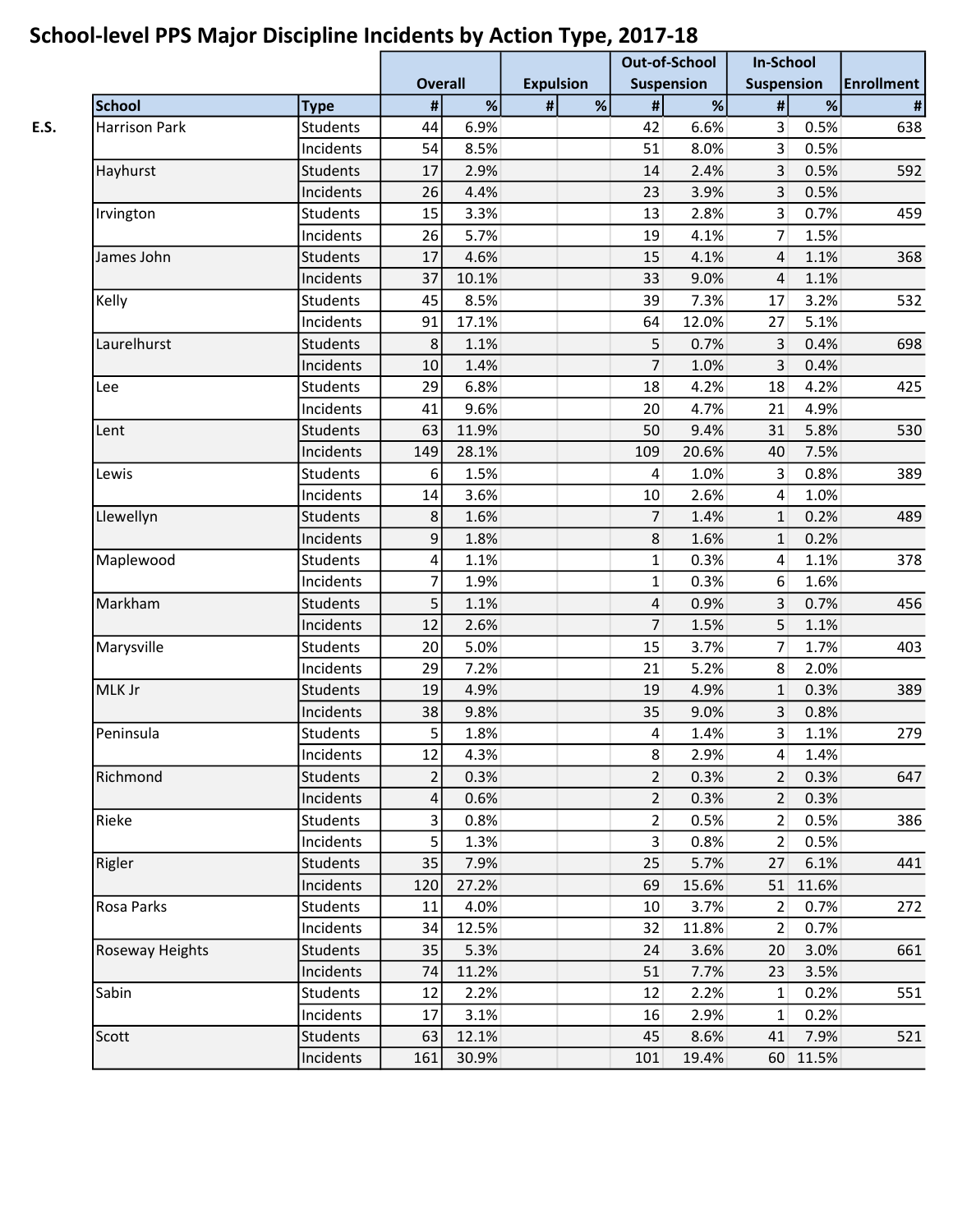|                                                     |                       |                |              |                         |                                       | <b>Out-of-School</b>    |              | <b>In-School</b>  |          |                   |  |
|-----------------------------------------------------|-----------------------|----------------|--------------|-------------------------|---------------------------------------|-------------------------|--------------|-------------------|----------|-------------------|--|
|                                                     |                       | <b>Overall</b> |              |                         | <b>Expulsion</b><br><b>Suspension</b> |                         |              | <b>Suspension</b> |          | <b>Enrollment</b> |  |
| <b>School</b>                                       | <b>Type</b>           | $\pmb{\#}$     | %            | $\pmb{\sharp}$          | %                                     | $\pmb{\#}$              | %            | $\pmb{\#}$        | $\%$     | $\pmb{\#}$        |  |
| Sitton                                              | <b>Students</b>       | 42             | 11.5%        |                         |                                       | 18                      | 4.9%         | 34                | 9.3%     | 364               |  |
|                                                     | Incidents             | 83             | 22.8%        |                         |                                       | 27                      | 7.4%         |                   | 56 15.4% |                   |  |
| Skyline                                             | <b>Students</b>       | $\mathbf{1}$   | 0.3%         |                         |                                       | $\mathbf{1}$            | 0.3%         |                   |          | 293               |  |
|                                                     | Incidents             | $\mathbf{1}$   | 0.3%         |                         |                                       | $\mathbf{1}$            | 0.3%         |                   |          |                   |  |
| Stephenson                                          | <b>Students</b>       | 3              | 0.9%         |                         |                                       | $\overline{3}$          | 0.9%         |                   |          | 352               |  |
|                                                     | Incidents             | 4              | 1.1%         |                         |                                       | $\vert 4 \vert$         | 1.1%         |                   |          |                   |  |
| Sunnyside Environmental                             | <b>Students</b>       | 11             | 1.8%         |                         |                                       | $\overline{2}$          | 0.3%         | 10                | 1.7%     | 604               |  |
|                                                     | Incidents             | 14             | 2.3%         |                         |                                       | $\overline{\mathbf{3}}$ | 0.5%         | 11                | 1.8%     |                   |  |
| Vernon                                              | Students              | 8              | 1.5%         |                         |                                       | $\overline{7}$          | 1.3%         | $1\vert$          | 0.2%     | 522               |  |
|                                                     | Incidents             | 8              | 1.5%         |                         |                                       | $\overline{7}$          | 1.3%         | 1                 | 0.2%     |                   |  |
| Vestal                                              | <b>Students</b>       | 36             | 10.6%        |                         |                                       | 26                      | 7.6%         | 16                | 4.7%     | 341               |  |
|                                                     | Incidents             | 71             | 20.8%        |                         |                                       | 50                      | 14.7%        | 21                | 6.2%     |                   |  |
| Whitman                                             | <b>Students</b>       | 5              | 1.8%         |                         |                                       | 5                       | 1.8%         |                   |          | 283               |  |
|                                                     | Incidents             | 17             | 6.0%         |                         |                                       | 17                      | 6.0%         |                   |          |                   |  |
| Winterhaven                                         | <b>Students</b>       | 11             | 3.1%         |                         |                                       |                         |              | 11                | 3.1%     | 354               |  |
|                                                     | Incidents             | 15             | 4.2%         |                         |                                       |                         |              | 15                | 4.2%     |                   |  |
| Woodlawn                                            | <b>Students</b>       | 14             | 4.0%         |                         |                                       | $\overline{7}$          | 2.0%         | $\overline{7}$    | 2.0%     | 346               |  |
|                                                     | Incidents             | 20             | 5.8%         |                         |                                       | 9                       | 2.6%         | 11                | 3.2%     |                   |  |
| Woodmere                                            | <b>Students</b>       | 9              | 3.1%         |                         |                                       | 4                       | 1.4%         | 9                 | 3.1%     | 286               |  |
|                                                     | Incidents             | 17             | 5.9%         |                         |                                       | 4                       | 1.4%         | 13                | 4.5%     |                   |  |
| Woodstock                                           | Students              | 9              | 1.6%         |                         |                                       | 8                       | 1.4%         | 6                 | 1.1%     | 552               |  |
|                                                     | Incidents             | 39             | 7.1%         |                         |                                       | 32                      | 5.8%         | 7                 | 1.3%     |                   |  |
| <b>Total</b>                                        | <b>Students</b>       | 953            | 3.6%         |                         |                                       | 714                     | 2.7%         | 418               | 1.6%     | 26,627            |  |
|                                                     | <b>Incidents</b>      | 1,923          | 7.2%         |                         |                                       | 1,346                   | 5.1%         | 577               | 2.2%     |                   |  |
| Beaumont                                            | <b>Students</b>       | 48             | 8.1%         |                         |                                       | 34                      | 5.8%         | 22                | 3.7%     | 591               |  |
|                                                     | Incidents             | 74             | 12.5%        |                         |                                       | 49                      | 8.3%         | 25                | 4.2%     |                   |  |
| da Vinci                                            | <b>Students</b>       | $\overline{7}$ | 1.5%         |                         |                                       | $\overline{7}$          | 1.5%         |                   |          | 457               |  |
|                                                     | Incidents             | $\overline{7}$ | 1.5%         |                         |                                       | $\overline{7}$          | 1.5%         |                   |          |                   |  |
| George                                              | Students              | 85             | 20.4%        |                         |                                       | 69                      | 16.5%        | 29                | 7.0%     | 417               |  |
|                                                     | Incidents             | 152            | 36.5%        |                         |                                       | 121                     | 29.0%        | 31                | 7.4%     |                   |  |
|                                                     | Students              |                | 2.4%         |                         |                                       |                         |              |                   |          |                   |  |
| Gray                                                |                       | 13             |              |                         |                                       | 13                      | 2.4%         |                   |          | 536               |  |
| Hosford                                             | Incidents<br>Students | 15<br>12       | 2.8%<br>1.9% | $\mathbf{1}$            | 0.2%                                  | 15<br>11                | 2.8%<br>1.8% | $\overline{2}$    | 0.3%     | 621               |  |
|                                                     |                       |                |              |                         |                                       |                         |              |                   |          |                   |  |
|                                                     | Incidents             | 23             | 3.7%         | $\mathbf{1}$            | 0.2%                                  | 20                      | 3.2%         | $\overline{2}$    | 0.3%     |                   |  |
| Jackson                                             | Students              | 22             | 3.3%         |                         |                                       | 12                      | 1.8%         | 12                | 1.8%     | 659               |  |
|                                                     | Incidents             | 36             | 5.5%         |                         |                                       | 24                      | 3.6%         | 12                | 1.8%     |                   |  |
| Lane                                                | Students              | 43             | 9.5%         |                         |                                       | 35                      | 7.7%         | 15                | 3.3%     | 454               |  |
| Mt Tabor<br>Ockley Green<br>Sellwood<br>West Sylvan | Incidents             | 80             | 17.6%        |                         |                                       | 55                      | 12.1%        | 25                | 5.5%     |                   |  |
|                                                     | Students              | 34             | 4.7%         |                         |                                       | 16                      | 2.2%         | 21                | 2.9%     | 718               |  |
|                                                     | Incidents             | 56             | 7.8%         |                         |                                       | 26                      | 3.6%         | 30                | 4.2%     |                   |  |
|                                                     | Students              | 57             | 10.7%        | $\overline{2}$          | 0.4%                                  | 44                      | 8.3%         | 25                | 4.7%     | 531               |  |
|                                                     | Incidents             | 100            | 18.8%        | $\overline{2}$          | 0.4%                                  | 63                      | 11.9%        | 35                | 6.6%     |                   |  |
|                                                     | Students              | 10             | 1.7%         |                         |                                       | 10                      | 1.7%         |                   |          | 589               |  |
|                                                     | Incidents             | 10             | 1.7%         |                         |                                       | 10                      | 1.7%         |                   |          |                   |  |
|                                                     | Students              | 24             | 2.7%         |                         |                                       | 11                      | 1.3%         | 19                | 2.2%     | 876               |  |
|                                                     | Incidents             | 35             | 4.0%         |                         |                                       | 13                      | 1.5%         | 22                | 2.5%     |                   |  |
| <b>Total</b>                                        | <b>Students</b>       | 355            | 5.5%         | 3                       | 0.0%                                  | 262                     | 4.1%         | 145               | 2.2%     | 6,449             |  |
|                                                     | <b>Incidents</b>      | 588            | 9.1%         | $\overline{\mathbf{3}}$ | 0.0%                                  | 403                     | 6.2%         | 182               | 2.8%     |                   |  |